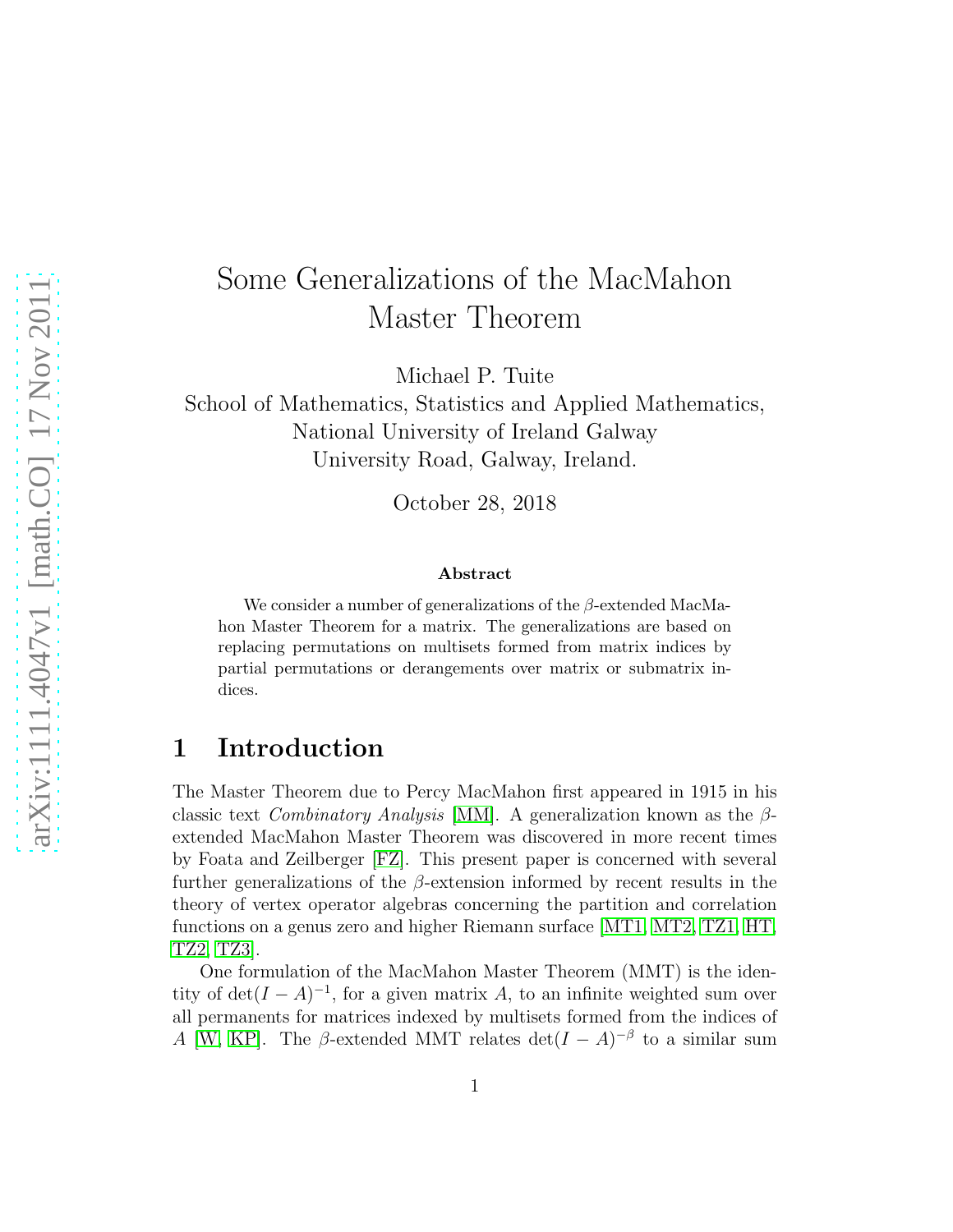over so-called  $\beta$ -extended permanents [\[FZ,](#page-15-1) [KP\]](#page-15-9). We consider the following generalizations:

- (i) The Submatrix MMT. Here the infinite sum runs over multisets formed from the indices of a given submatrix of A.
- (ii) The Partial Permutation MMT. In this case the  $\beta$ -extended permanent is replaced by what we refer to as a  $(\beta, \theta, \phi)$ -extended partial permanent defined in terms of a sum over all partial permutations of the A-indices.
- (iii) The Derangement MMT. We replace the  $\beta$ -extended permanent by what we refer to as a  $\beta$ -extended deranged partial permanent defined in terms of a sum over the derangements of the A-indices.

We begin in Section [2](#page-2-0) with a review of the  $\beta$ -extended MMT [\[FZ\]](#page-15-1). We provide a graph theoretic proof based on an enumeration of appropriate weights of non-isomorphic permutation graphs labelled by multisets of the indexing set for A. In particular, the connected subgraphs are cycles corresponding to permutation cycles. Section [3](#page-5-0) describes our first generalization, the Submatrix MMT (Theorem [3.1\)](#page-6-0), where the set of permutation graphs is modified to account for multisets formed from the indices of an A submatrix. In Section [4](#page-8-0) we introduce the  $(\beta, \theta, \phi)$ -extended partial permanent of a matrix, a variation on the  $\beta$ -extended permanent involving a sum over the partial permutations of the matrix indices. The corresponding Partial Permutation MMT (Theorem [4.1\)](#page-9-0) is proved by a consideration of partial permutation graphs whose connected subgraphs are cycles and open necklaces. Section [5](#page-12-0) combines both of the previous generalizations into one general result in Theorem [5.1.](#page-12-1) Fi-nally, in Section [6](#page-13-0) we introduce another variation, the  $\beta$ -extended deranged permanent of a matrix, where we sum over the derangements (fixed point free permutations) of the matrix indices. We conclude with a Derangement MMT (Theorem [6.1\)](#page-13-1) and a corresponding Submatrix Derangement MMT (Theorem [6.2\)](#page-14-0) which are proved by applying the graph theory description of Sections [2](#page-2-0) and [3](#page-5-0) respectively, but where no 1-cycle graphs occur.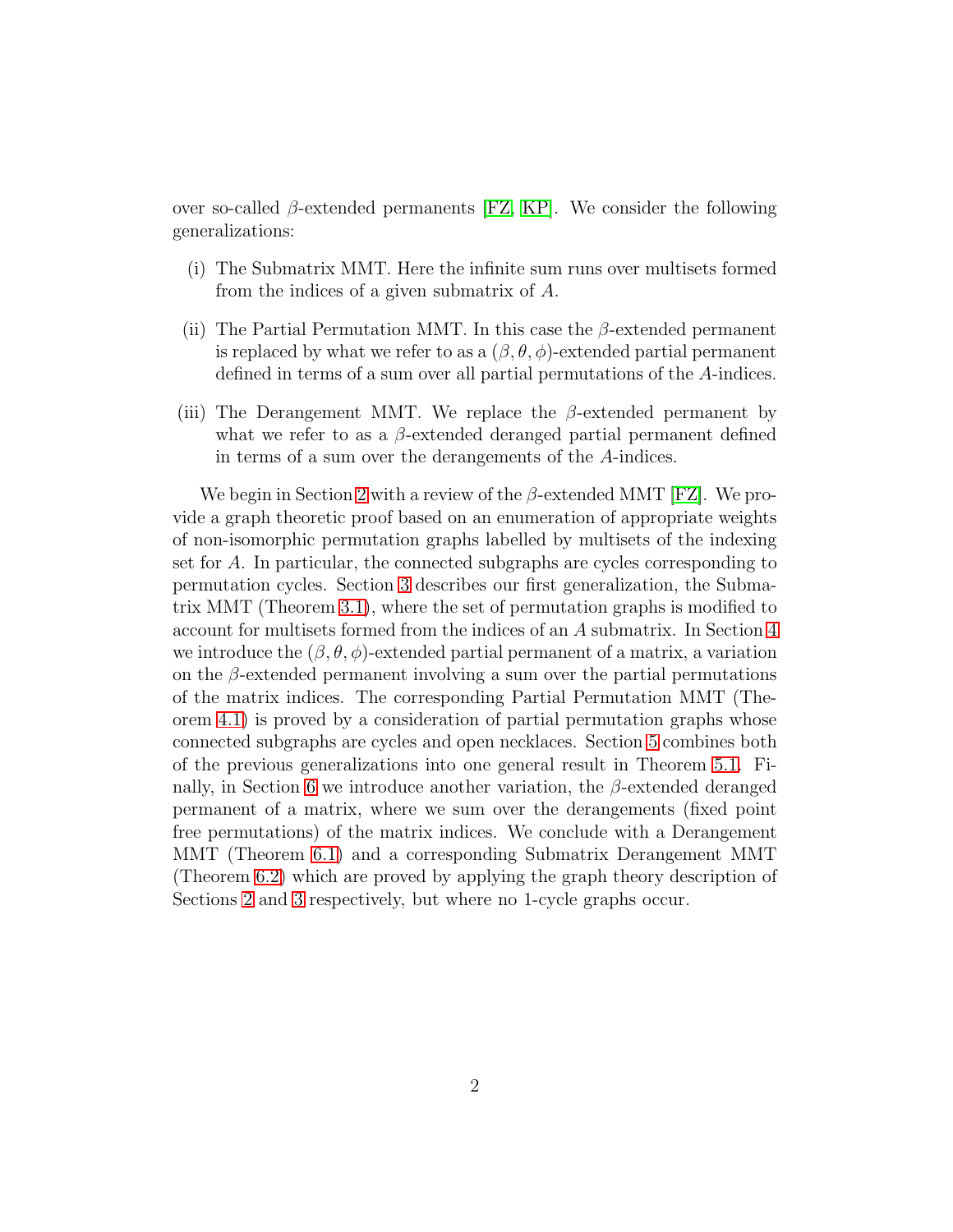### <span id="page-2-0"></span>2 The β-Extended MacMahon Master Theorem

Let  $A = (A_{ij})$  be an  $n \times n$  matrix indexed by  $i, j \in \{1, ..., n\}$ . The  $\beta$ extended Permanent of A is defined by [\[FZ\]](#page-15-1), [\[KP\]](#page-15-9)

$$
\operatorname{perm}_{\beta} A = \sum_{\pi \in \Sigma_n} \beta^{C(\pi)} \prod_{i=1}^n A_{i\pi(i)},\tag{1}
$$

where  $C(\pi)$  is the number of cycles in  $\pi \in \Sigma_n$ , the symmetric group. The permanent and determinant are the special cases:

<span id="page-2-2"></span>
$$
\operatorname{perm} A = \operatorname{perm}_{+1} A, \qquad \det(-A) = \operatorname{perm}_{-1} A. \tag{2}
$$

Let  $\mathbf{r} = (r_1, \ldots, r_n)$  denote an *n*-tuple of non-negative integers. Define

$$
\mathbf{r}! = r_1! \dots r_n!,\tag{3}
$$

and let

$$
n^{\mathbf{r}} = \{1^{r_1} 2^{r_2} \dots n^{r_n}\} = \{1_1, \dots, 1_{r_1}, \dots, n_1, \dots, n_{r_n}\},\tag{4}
$$

denote the multiset of size  $N = \sum_{n=1}^{\infty}$  $i=1$  $r_i$  formed from the original index set  $\{1, \ldots, n\}$  where the index i is repeated  $r_i$  times. We sometimes notate a repeated index by  $i_a$  for label  $a = 1, \ldots, r_i$ . For an  $n \times n$  matrix A, we let  $A(n^r, n^r)$  denote the  $N \times N$  matrix indexed by the elements of  $n^r$  and define  $A(n^{\mathbf{r}}, n^{\mathbf{r}}) = 1$  for  $\mathbf{r} = (0, 0, \dots, 0)$ .

We now describe a generalization, due to Foata and Zeilberger [\[FZ\]](#page-15-1), of the MacMahon Master Theorem (MMT) of classical combinatorics [\[MM\]](#page-15-0). We give a detailed proof based on a graph theory method which is extensively employed throughout this paper. This proof is very similar to that of Theorem 5 of [\[MT1\]](#page-15-2) where the MMT was essentially rediscovered.

#### Theorem 2.1 (The  $\beta$ -Extended MMT)

<span id="page-2-1"></span>
$$
\sum_{r_i \ge 0} \frac{1}{r!} \operatorname{perm}_{\beta} A(n^r, n^r) = \frac{1}{\det(I - A)^{\beta}}.
$$
 (5)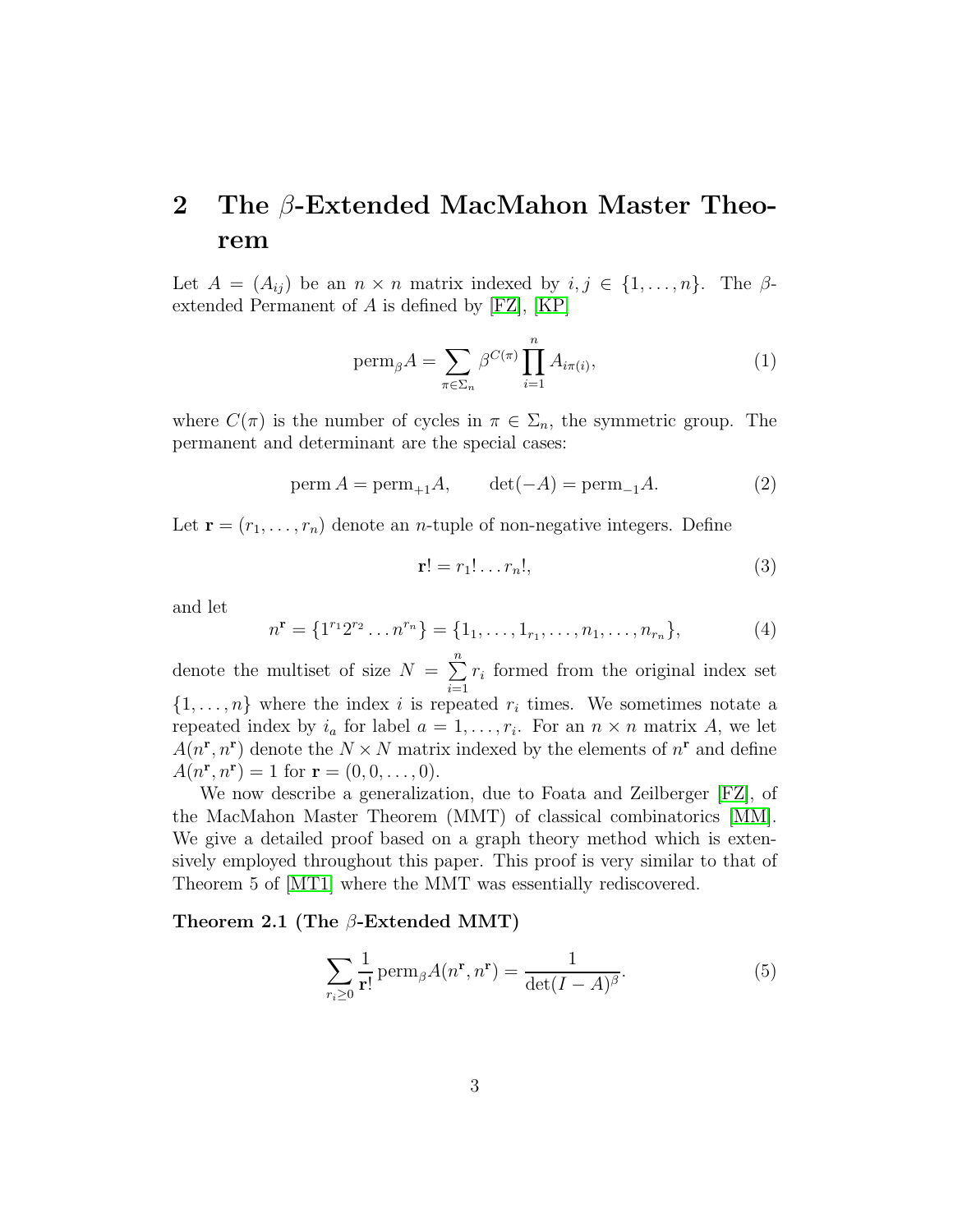**Remark 2.2** For  $\beta = 1$ , Theorem [2.1](#page-2-1) reduces to the MMT. For  $\beta = -1$  we use [\(2\)](#page-2-2) to find that only proper subsets of  $\{1, \ldots, n\}$  contribute resulting in the determinant identity for  $B = -A$  e.g. [\[TZ1\]](#page-15-4)

$$
\sum_{r_i \in \{0,1\}} \det B(n^{\mathbf{r}}, n^{\mathbf{r}}) = \det(I + B).
$$

**Proof of Theorem [2.1.](#page-2-1)** Let  $\Sigma(n^r)$  denote the symmetric group of the multiset  $n^r$ . For  $\pi \in \Sigma(n^r)$  we define a permutation graph  $\gamma_{\pi}$  with N vertices labelled by  $i \in \{1, \ldots, n\}$ , and with directed edges

$$
e_{ij}=i\bullet\longrightarrow\bullet j\,,
$$

provided  $j = \pi(i)$ . The connected subgraphs of  $\gamma_{\pi} \in \Gamma$  are cycles arising from the cycles of  $\pi$ . For example, for  $n = 4$  with  $\mathbf{r} = (3, 2, 0, 1)$  and permutation  $\pi = (1_1 2_1 1_2 2_2)(1_3 4_1)$  the corresponding graph has two cycles as shown in Fig. 1



Fig. 1  $\gamma_{\pi}$  for  $\pi = (1_1 2_1 1_2 2_2)(1_3 4_1).$ 

Define a weight for each edge of  $\gamma_{\pi}$  by

$$
w(e_{ij})=A_{ij},
$$

and a weight for  $\gamma_{\pi}$  by

<span id="page-3-0"></span>
$$
w(\gamma_{\pi}) = \beta^{C(\pi)} \prod_{e_{ij} \in \gamma_{\pi}} w(e_{ij}). \tag{6}
$$

where  $C(\pi)$  is the number of cycles in  $\pi$ . Note that the weight is multiplicative with respect to the cycle decomposition of  $\pi$ . [\(6\)](#page-3-0) also implies

<span id="page-3-1"></span>
$$
\operatorname{perm}_{\beta} A(n^{\mathbf{r}}, n^{\mathbf{r}}) = \sum_{\pi \in \Sigma(n^{\mathbf{r}})} w(\gamma_{\pi}). \tag{7}
$$

Let  $\Lambda(\mathbf{r}) = \Sigma_{r_1} \times \ldots \times \Sigma_{r_n} \subseteq \Sigma(n^{\mathbf{r}})$  denote the label group of order  $|\Lambda(\mathbf{r})| = \mathbf{r}!$  which permutes the identical elements of  $n^{\mathbf{r}}$ .  $\Lambda(\mathbf{r})$  generates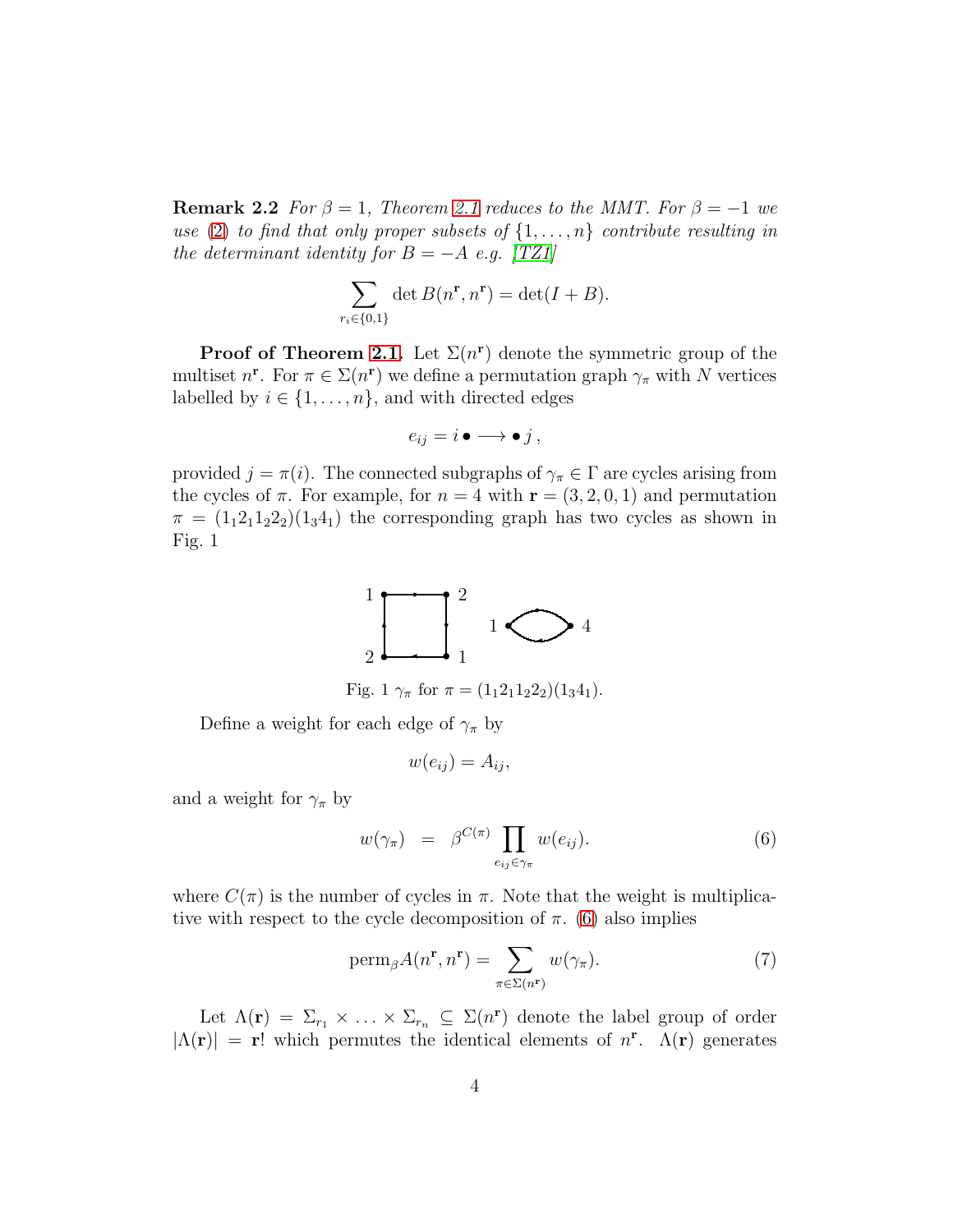isomorphic graphs with  $\gamma_{\pi} \sim \gamma_{\lambda \pi \lambda^{-1}}$  for  $\lambda \in \Lambda(\mathbf{r})$  and the automorphism group of  $\gamma_{\pi}$  is the  $\pi$  stabilizer  $\text{Aut}(\gamma_{\pi}) = {\lambda \in \Lambda(\mathbf{r}) | \lambda \pi = \pi \lambda} \subseteq \Lambda(\mathbf{r})$ . Using the Orbit-Stabilizer theorem it follows that the number of isomorphic graphs generated by the action of  $\Lambda(\mathbf{r})$  on  $\gamma_{\pi}$  is given by

<span id="page-4-0"></span>
$$
|\Lambda(\mathbf{r})\gamma_{\pi}| = \frac{|\Lambda(\mathbf{r})|}{|\mathrm{Aut}(\gamma_{\pi})|}.
$$
 (8)

(e.g. in Fig. 1,  $\Lambda(\mathbf{r}) = \Sigma_2 \times \Sigma_3$  and  $\text{Aut}(\gamma_\pi) = \Sigma_2$  so that there are 6 permutations in  $\Sigma(n^r)$  with graph  $\gamma_{\pi}$ ). Combining [\(7\)](#page-3-1) and [\(8\)](#page-4-0) we find that

$$
\sum_{\mathbf{r}} \frac{1}{\mathbf{r}!} \operatorname{perm}_{\beta} A(n^{\mathbf{r}}, n^{\mathbf{r}}) = \sum_{\gamma \in \Gamma} \frac{w(\gamma)}{|\mathrm{Aut}(\gamma)|},\tag{9}
$$

where  $\Gamma$  denotes the set of non-isomorphic graphs.

Consider the decomposition of a graph  $\gamma$  into cycle graphs

$$
\gamma = \gamma_{\sigma_1}^{m_1} \dots \gamma_{\sigma_K}^{m_K},
$$

where  $\{\gamma_{\sigma_i}\}$  are non-isomorphic and  $\gamma_{\sigma_i}$  occurs  $m_i$  times. The automorphism group is  $\overline{M}$ 

$$
Aut(\gamma) = \prod_{i=1}^{M} Aut(\gamma_{\sigma_i}^{m_i}),
$$

where  $\mathrm{Aut}(\gamma_\sigma^m) = \Sigma_m \rtimes \mathrm{Aut}(\gamma_\sigma)^m$  of order  $m! |\mathrm{Aut}(\gamma_\sigma)|^m$ . Furthermore, since the weight is multiplicative,  $w(\gamma) = \prod_{i=1}^{M} w(\gamma_{\sigma_i})^{m_i}$ . Thus we find

<span id="page-4-1"></span>
$$
\sum_{\gamma \in \Gamma} \frac{w(\gamma)}{|\text{Aut}(\gamma)|} = \prod_{\gamma_{\sigma} \in \Gamma_{\sigma}} \sum_{m \ge 0} \frac{1}{m!} \left( \frac{w(\gamma_{\sigma})}{|\text{Aut}(\gamma_{\sigma})|} \right)^m
$$

$$
= \exp \left( \sum_{\gamma_{\sigma} \in \Gamma_{\sigma}} \frac{w(\gamma_{\sigma})}{|\text{Aut}(\gamma_{\sigma})|} \right), \tag{10}
$$

where  $\Gamma_{\sigma}$  denotes the set of non-isomorphic cycle graphs. For a cycle  $\sigma$  of order  $|\sigma| = t$  we have  $\mathrm{Aut}(\gamma_{\sigma}) = \langle \sigma^s \rangle$  for some  $s|t$  with  $|\mathrm{Aut}(\gamma_{\sigma})| = \frac{t}{s}$  $\frac{t}{s}$ . Using the trace identity

$$
\sum_{\gamma_{\sigma}, |\sigma|=t} s \ w(\gamma_{\sigma}) = \beta \text{Tr}(A^t),
$$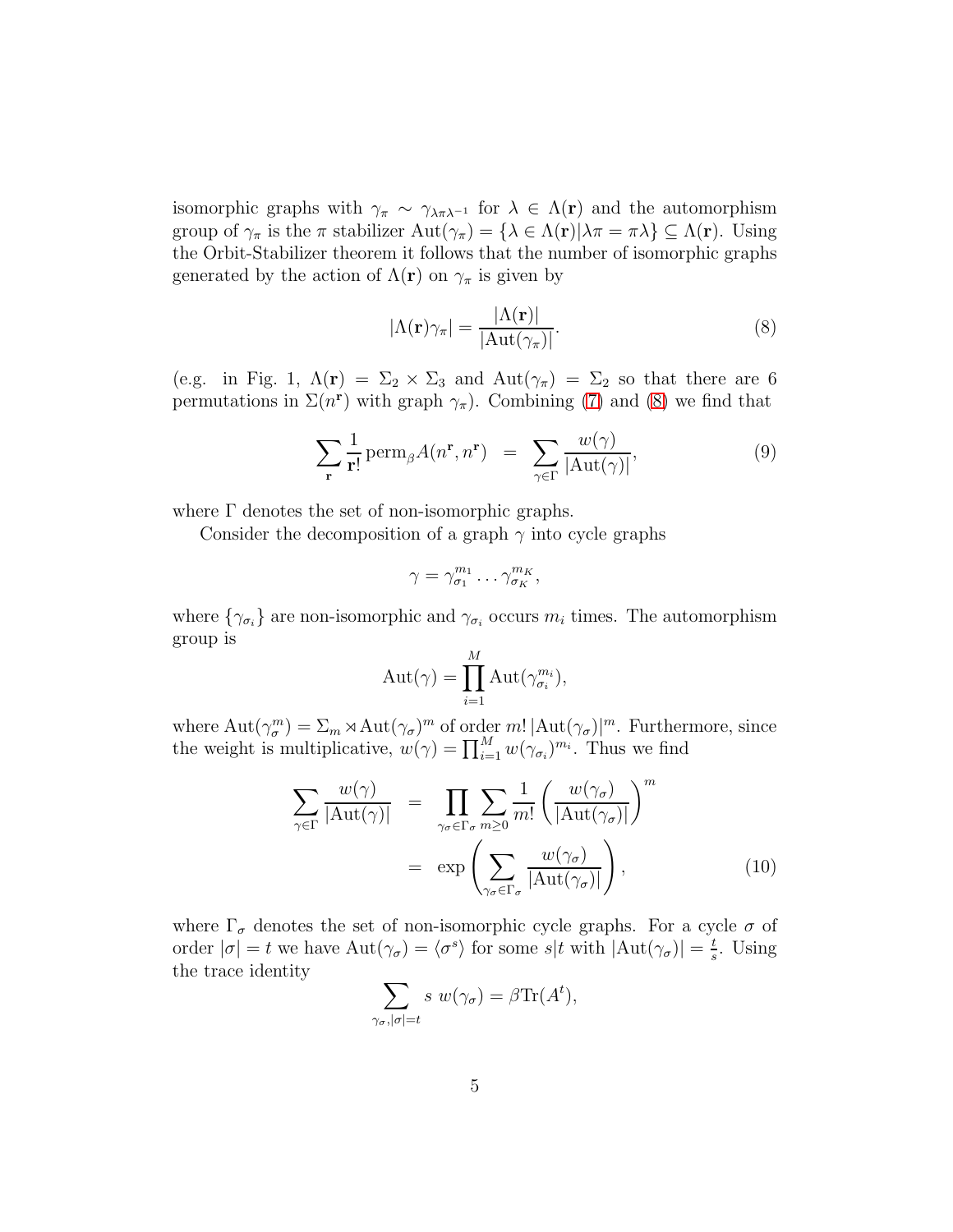we find

$$
\sum_{\gamma_{\sigma} \in \Gamma_{\sigma}} \frac{w(\gamma_{\sigma})}{|\text{Aut}(\gamma_{\sigma})|} = \beta \sum_{t \ge 1} \frac{1}{t} \text{Tr}(A^t)
$$

$$
= -\beta \text{Tr} \log(I - A)
$$

$$
= -\beta \log \det(I - A).
$$

Thus

$$
\sum_{\mathbf{r}} \frac{1}{\mathbf{r}!} \operatorname{perm}_{\beta} A(n^{\mathbf{r}}, n^{\mathbf{r}}) = \det(I - A)^{-\beta}.
$$

Let  $w_1(\gamma)$  denote the weight for  $\gamma$  with  $\beta = 1$  in [\(6\)](#page-3-0). Define a cycle to be primitive (or rotationless) if  $|Aut(\gamma_{\sigma})|=1$ . For a general cycle  $\sigma$  with  $|\text{Aut}(\gamma_{\sigma})| = k$  we have  $\gamma_{\sigma} = \gamma_{\rho}^{k}$  for a primitive cycle  $\rho$ . Let  $\Gamma_{\rho}$  denote the set of all primitive cycles. Then

$$
\sum_{\gamma_{\sigma} \in \Gamma_{\sigma}} \frac{w_1(\gamma_{\sigma})}{|\text{Aut}(\gamma_{\sigma})|} = \sum_{\gamma_{\rho} \in \Gamma_{\rho}} \sum_{k \geq 1} \frac{1}{k} w_1(\gamma_{\rho})^k
$$
  
= 
$$
-\sum_{\gamma_{\rho} \in \Gamma_{\rho}} \log \det(1 - w_1(\gamma_{\rho})).
$$

Combining this with [\(10\)](#page-4-1) implies [\[MT1\]](#page-15-2)

### Proposition 2.3

$$
\det(I - A) = \prod_{\gamma_{\rho} \in \Gamma_{\rho}} (1 - w_1(\gamma_{\rho})).
$$

### <span id="page-5-0"></span>3 The Submatrix MMT

Our first generalization of Theorem [2.1](#page-2-1) concerns submatrices. Consider an  $(n' + n) \times (n' + n)$  matrix with block structure

<span id="page-5-1"></span>
$$
\left[\begin{array}{cc} B & U \\ V & A \end{array}\right],\tag{11}
$$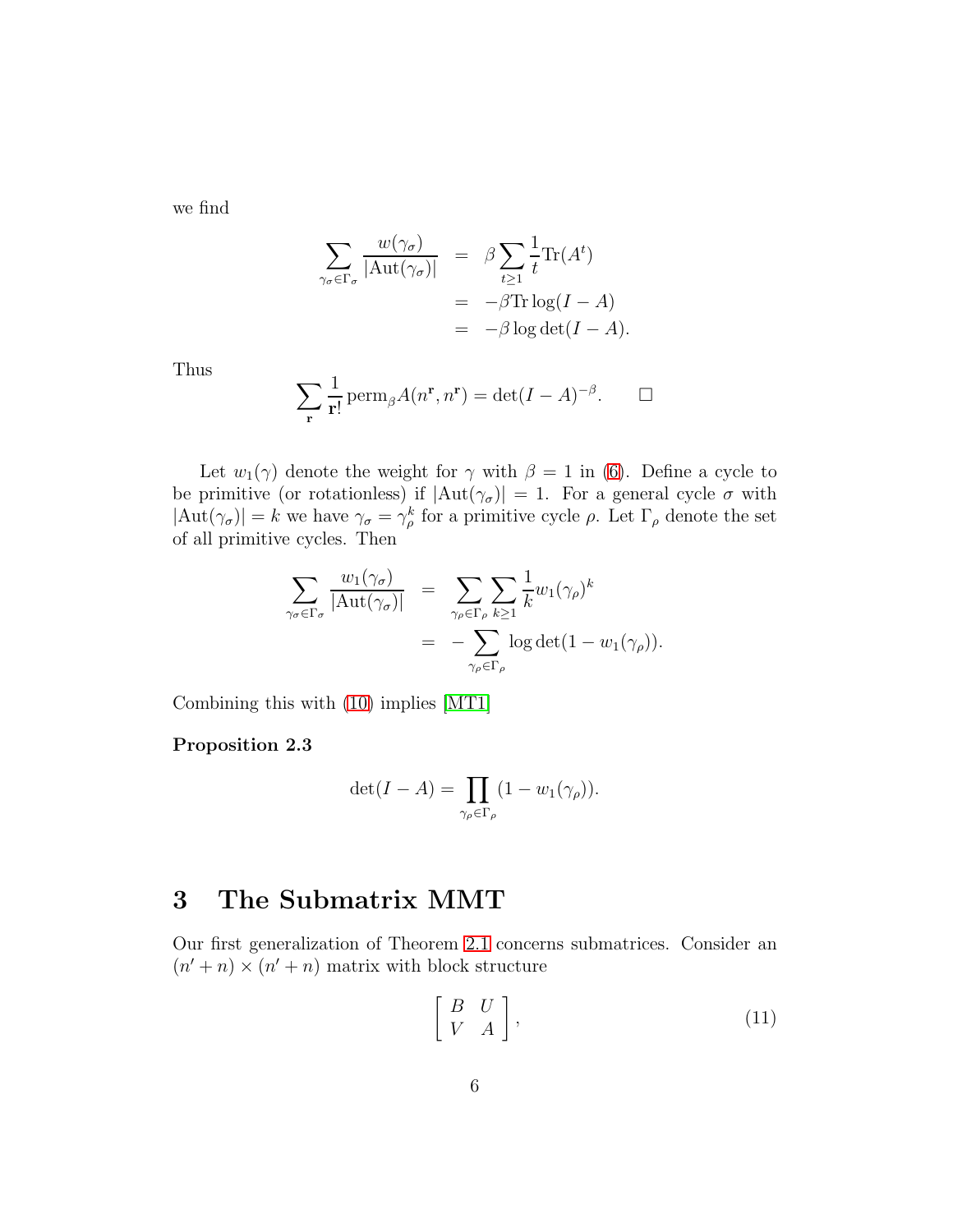where  $A = (A_{ij})$  is an  $n \times n$  matrix indexed by  $i, j, B = (B_{i'j'})$  is an  $n' \times n'$ matrix indexed by  $i', j', U = (U_{i'j})$  is an  $n' \times n$  matrix and  $V = (V_{ij'})$  is an  $n \times n'$  matrix. For a multiset  $n^r$  of size N define the  $(n' + N) \times (n' + N)$ matrix

<span id="page-6-1"></span>
$$
\left[\begin{array}{cc} B & U(n^{\mathbf{r}}) \\ V(n^{\mathbf{r}}) & A(n^{\mathbf{r}}, n^{\mathbf{r}}) \end{array}\right],\tag{12}
$$

<span id="page-6-0"></span>where, as before,  $A(n^{\mathbf{r}}, n^{\mathbf{r}})$  denotes the  $N \times N$  matrix indexed by  $n^{\mathbf{r}}$ ,  $U(n^{\mathbf{r}})$ is an  $n' \times N$  matrix and  $V(n^r)$  is an  $N \times n'$  matrix. We then find

#### Theorem 3.1

<span id="page-6-2"></span>
$$
\sum_{\mathbf{r}} \frac{1}{\mathbf{r}!} \operatorname{perm}_{\beta} \left[ \begin{array}{cc} B & U(n^{\mathbf{r}}) \\ V(n^{\mathbf{r}}) & A(n^{\mathbf{r}}, n^{\mathbf{r}}) \end{array} \right] = \frac{\operatorname{perm}_{\beta} \widetilde{B}}{\det(I - A)^{\beta}}, \quad (13)
$$

for  $n' \times n'$  matrix

$$
\widetilde{B} = B + U(I - A)^{-1}V,
$$

where  $(I - A)^{-1} = \sum_{k \geq 0} A^k$ .

This result is related to Theorem 10 of [\[MT1\]](#page-15-2) when  $\beta = 1$  and Theorem 2 of [\[TZ1\]](#page-15-4) for  $\beta = -1$ .

**Proof.** Let  $\mathbf{n} = \{1, ..., n\}$  and  $\mathbf{n}' = \{1', ..., n'\}$  and let  $\mathbf{n}' \cup n^{\mathbf{r}}$  denote the multiset indexing the block matrix [\(12\)](#page-6-1). Define a permutation graph  $\gamma_{\pi}$  with weight  $w(\gamma_{\pi})$  for each  $\pi \in \Sigma(\mathbf{n}' \cup n^{\mathbf{r}})$  as follows. Each vertex is labelled by an element of  $\mathbf n$  or  $\mathbf n'$  which we refer to as  $\mathbf n$ -vertex or  $\mathbf n'$ -vertex respectively. For  $l = \pi(k)$  with  $k, l \in \mathbf{n}' \cup n^{\mathbf{r}}$  we define an edge  $e_{kl} = k \bullet \longrightarrow \bullet l$  with weight

$$
w(e_{kl}) = \begin{bmatrix} B & U(n^{\mathbf{r}}) \\ V(n^{\mathbf{r}}) & A(n^{\mathbf{r}}, n^{\mathbf{r}}) \end{bmatrix}_{kl}.
$$

Define a weight for  $\gamma_{\pi}$  by

$$
w(\gamma_{\pi}) = \beta^{C(\pi)} \prod_{e_{kl} \in \gamma_{\pi}} w(e_{kl}),
$$

where  $C(\pi)$  is the number of cycles in  $\pi$ . As before, we find

$$
\sum_{\mathbf{r}} \frac{1}{\mathbf{r}!} \operatorname{perm}_{\beta} \left[ \begin{array}{cc} B & U(\mathbf{k}) \\ V(\mathbf{k}) & A(\mathbf{k}, \mathbf{k}) \end{array} \right] = \sum_{\gamma \in \widehat{\Gamma}} \frac{w(\gamma)}{|\mathrm{Aut}(\gamma)|},
$$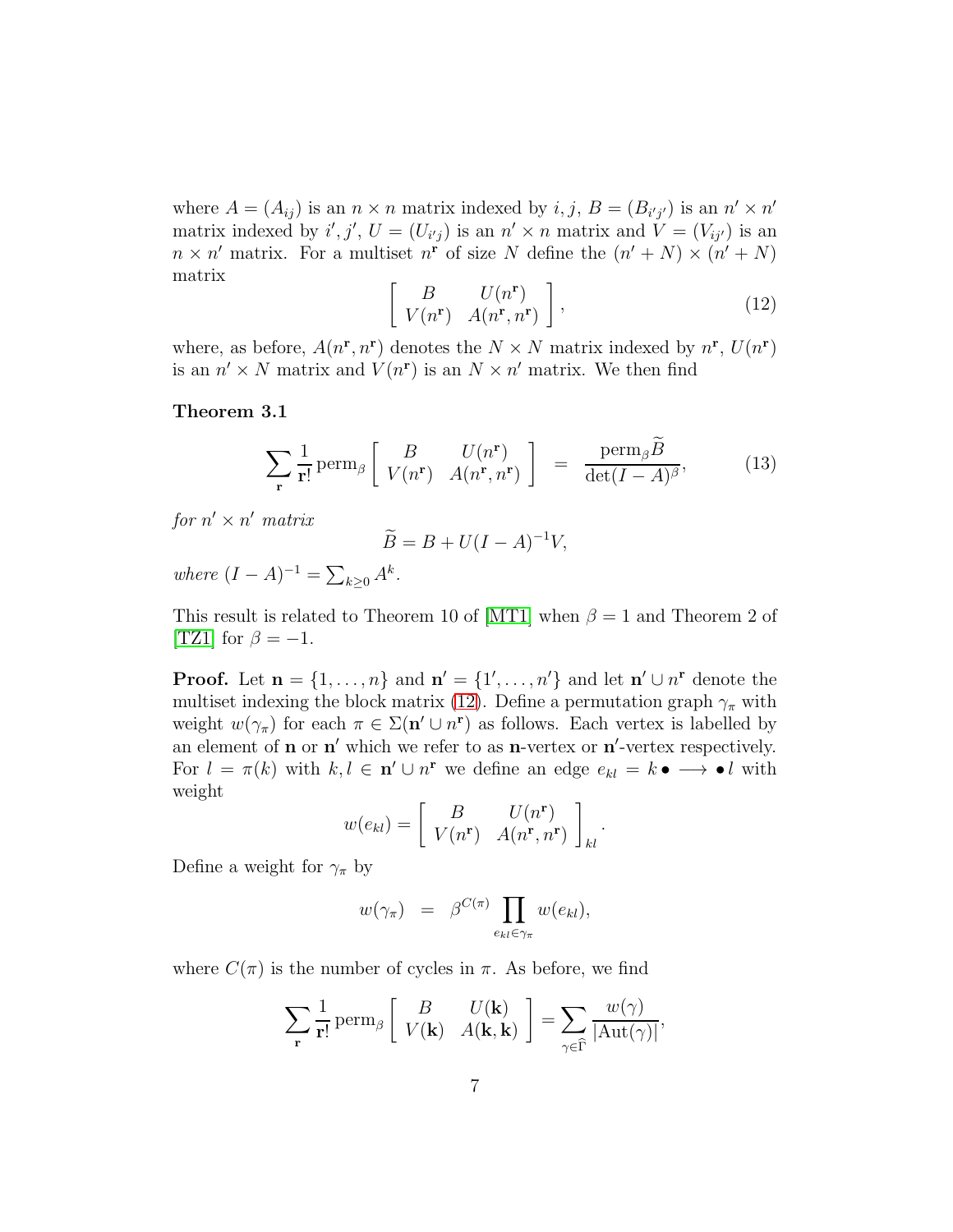where  $\widehat{\Gamma}$  denotes the set of non-isomorphic graphs. Each  $\gamma \in \widehat{\Gamma}$  has a decomposition into cycles  $\gamma_{\sigma_a}$  which contain **n**-vertices only and cycles  $\gamma_{\sigma'_b}$  which contain at least one n'-vertex:

$$
\gamma = \gamma_{\sigma_1}^{m_1} \dots \gamma_{\sigma_K}^{m_K} \gamma_{\sigma'_1} \dots \gamma_{\sigma'_L},
$$

with weight

$$
w(\gamma) = \prod_a w(\gamma_{\sigma_a})^{m_a} \prod_b w(\gamma_{\sigma'_b}).
$$

The set of non-isomorphic  $\gamma_{\sigma_a}$  cycle graphs labelled by **n** is equivalent to  $\Gamma_{\sigma}$ introduced in the proof of Theorem [2.1.](#page-2-1) Since each n'-vertex occurs exactly once in  $\gamma$ , each  $\gamma_{\sigma'_{b}}$  cycle occurs at most once and has trivial automorphism group. Hence

$$
|\mathrm{Aut}(\gamma)| = \prod_a |\mathrm{Aut}(\gamma_{\sigma_a})|^{m_a} m_a!,
$$

as before. Thus the sum over weights of all graphs decomposes into the product

$$
\sum_{\gamma \in \widehat{\Gamma}} \frac{w(\gamma)}{|\text{Aut}(\gamma)|} = \sum_{\gamma_{\sigma'}} w(\gamma_{\sigma'}) \prod_{\gamma_{\sigma} \in \Gamma_{\sigma}} \sum_{m \geq 0} \frac{w(\gamma_{\sigma})^m}{|\text{Aut}(\gamma_{\sigma})|^{m} m!}
$$

$$
= \frac{\sum_{\gamma_{\sigma'}} w(\gamma_{\sigma'})}{\det(I - A)^{\beta}},
$$

using Theorem [2.1](#page-2-1) and where  $\gamma_{\sigma'}$  ranges over non-isomorphic cycles in  $\widehat{\Gamma}$ containing at least one n'-vertex.

It remains to compute  $\sum_{\gamma_{\sigma'}} w(\gamma_{\sigma'})$ . Let  $\sigma' \in \Sigma_{n'}$  denote the permutation cycle corresponding to the cyclic sequence of  $\mathbf{n}'$ -vertices in a  $\gamma_{\sigma'}$ -cycle (for arbitrary intermediate n-vertices). The total edge weight coming from all subgraphs, illustrated in Fig. 2, joining two  $\mathbf{n}'$ -vertices, i' and j', summed over all intermediate n-vertices is

$$
B_{i'j'} + (UV)_{i'j'} + (UAV)_{i'j'} + (UA^2V)_{i'j'} + \dots
$$
\n
$$
= (B + U(I - A)^{-1}V)_{i'j'} = \widetilde{B}_{i'j'}.
$$
\n
$$
i' \qquad j' \qquad k \qquad j' \qquad k \qquad l \qquad j' \qquad \dots
$$
\n
$$
Fig. 2
$$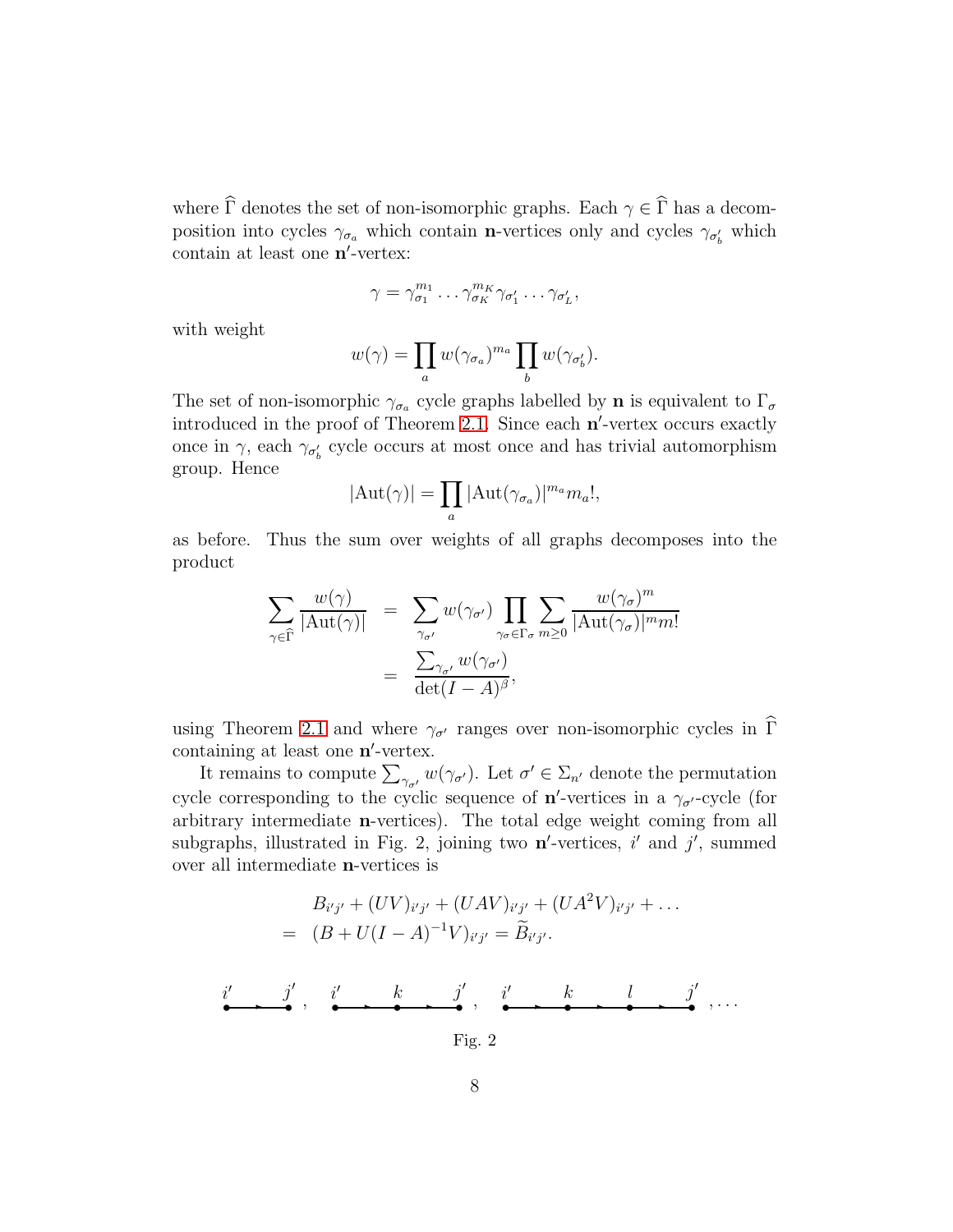Thus the total weight of all  $\gamma_{\sigma'}$  cycles for a given **n'**-vertex cycle  $\sigma' = (i'_1 \dots i'_p)$ is  $\beta \prod_l \widetilde{B}_{i'_l \sigma'(i'_l)}$ . Altogether, it follows that

$$
\sum_{\gamma_{\sigma'}} w(\gamma_{\sigma'}) = \sum_{\pi' \in \Sigma_{n'}} \beta^{C(\pi')} \prod_{i'} \widetilde{B}_{i'\pi'(i')}
$$
  
= perm <sub>$\beta$</sub>   $\widetilde{B}$ .  $\Box$ 

**Lemma 3.2** For  $\beta = -1$  Theorem [3.1](#page-6-0) implies

$$
\sum_{r_i \in \{0,1\}} \det \left[ \begin{array}{cc} B & U(n^{\mathbf{r}}) \\ V(n^{\mathbf{r}}) & A(n^{\mathbf{r}}, n^{\mathbf{r}}) \end{array} \right] = \det \left[ \begin{array}{cc} B & -U \\ -V & I+A \end{array} \right].
$$

**Proof.** For  $\beta = -1$  the right hand side of [\(13\)](#page-6-2) gives

perm<sub>-1</sub>
$$
\widetilde{B}
$$
 det $(I - A)$  =  $(-1)^{n'} \det(B + U(I - A)^{-1}V) \det(I - A)$   
 = det  $\begin{bmatrix} -B & U \\ V & I - A \end{bmatrix}$ ,

by means of the matrix identity

$$
\begin{bmatrix} -B & U \\ V & I-A \end{bmatrix} = \begin{bmatrix} -I' & U(I-A)^{-1} \\ 0 & I \end{bmatrix} \begin{bmatrix} B + U(I-A)^{-1}V & 0 \\ V & I \end{bmatrix} \begin{bmatrix} I' & 0 \\ 0 & I-A \end{bmatrix},
$$

where I and I' are respectively  $n \times n$  and  $n' \times n'$  identity matrices. The result follows on replacing  $A, B, U, V$  by  $-A, -B, -U, -V$ .  $\square$ 

### <span id="page-8-0"></span>4 The Partial Permutation MMT

The next generalization of Theorem [2.1](#page-2-1) is concerned with replacing permutations by partial permutations with a suitable generalization of the notions of permanent and  $\beta$ -extended permanent. Let  $\Psi$  denote the set of partial permutations of the set  $\{1, \ldots, n\}$  i.e. injective partial mappings from  $\{1,\ldots,n\}$  to itself. For  $\psi \in \Psi$  we let dom  $\psi$  and im  $\psi$  denote the domain and image respectively and let  $\pi_{\psi}$  denote the (possibly empty) permutation of dom  $\psi \cap \text{im } \psi$  determined by  $\psi$ .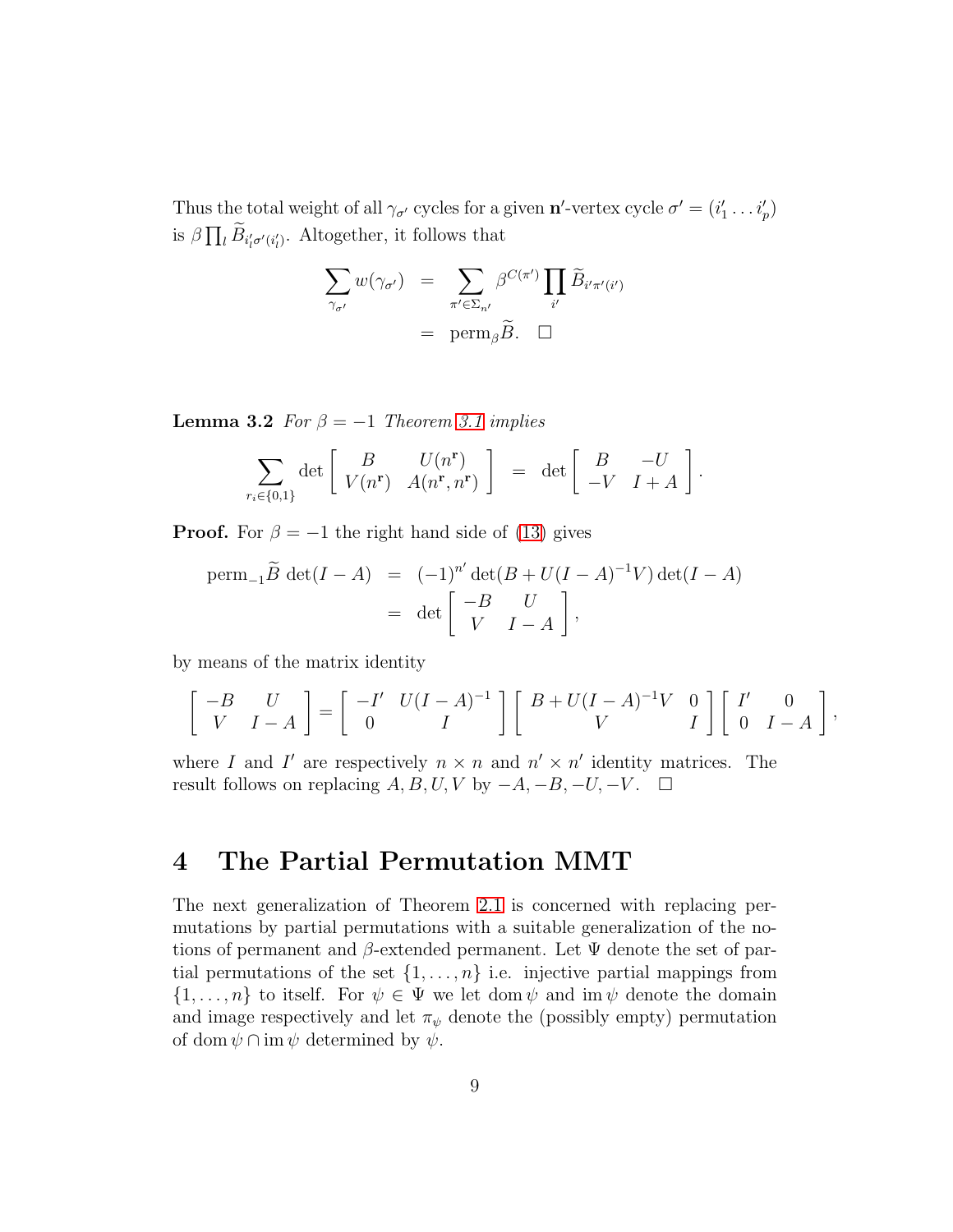We introduce the Partial Permanent of an  $n \times n$  matrix  $A = (A_{ij})$  indexed by  $i, j \in \{1, \ldots, n\}$  as follows

$$
ppermA = \sum_{\psi \in \Psi} \prod_{i \in \text{dom}\,\psi} A_{i\psi(i)},\tag{14}
$$

with unit contribution for the empty map. Let  $\theta = (\theta_i)$ ,  $\phi = (\phi_i)$  be *n*-vectors and define the  $(\beta, \theta, \phi)$ -extended Partial Permanent by

$$
\operatorname{pperm}_{\beta\theta\phi} A = \sum_{\psi \in \Psi} \beta^{C(\pi_{\psi})} \prod_{i \in \operatorname{dom}\psi} A_{i\psi(i)} \prod_{j \notin \operatorname{im}\psi} \theta_j \prod_{k \notin \operatorname{dom}\psi} \phi_k, \tag{15}
$$

where  $C(\pi_{\psi})$  is the number of cycles in  $\pi_{\psi}$  e.g.

$$
\text{pperm}_{\beta\theta\phi} \left[ \begin{array}{cc} A_{11} & A_{12} \\ A_{21} & A_{22} \end{array} \right] = \theta_1 \phi_1 \theta_2 \phi_2 + \beta (A_{11} \theta_2 \phi_2 + A_{22} \theta_1 \phi_1) + A_{12} \theta_1 \phi_2 + A_{21} \theta_2 \phi_1 + \beta^2 A_{11} A_{22} + \beta A_{12} A_{21}.
$$

A recent application of an extended partial permanent appears in [\[HT\]](#page-15-5).

Let  $A(n^r, n^r)$  denote the  $N \times N$  matrix indexed by a multiset  $n^r$  as before. We also let  $\mathrm{pperm}_{\beta\theta\phi}A(n^{\mathbf{r}},n^{\mathbf{r}})$  denote the corresponding partial permanent with *N*-vectors  $(\theta_{1_1}, \ldots, \theta_{n_{r_n}})$  and  $(\phi_{1_1}, \ldots, \phi_{n_{r_n}})$ . We then find

#### Theorem 4.1

<span id="page-9-0"></span>
$$
\sum_{\mathbf{r}} \frac{1}{\mathbf{r}!} \operatorname{pperm}_{\beta\theta\phi} A(n^{\mathbf{r}}, n^{\mathbf{r}}) = \frac{e^{\theta(I-A)^{-1}\phi^T}}{\det(I-A)^{\beta}},
$$
(16)

where  $\phi^T$  denotes the transpose of the row vector  $\phi$ .

This result is related to Theorem 11 of [\[MT1\]](#page-15-2) for  $\beta = 1$ .

**Proof.** Let  $\Psi(n^r)$  denote the partial permutations of  $n^r$ . Define a partial permutation graph  $\gamma_{\psi}$  labelled by  $\{1, \ldots, n\}$  for each  $\psi \in \Psi(\mathbf{k})$  with edges

$$
e_{ij}=i\bullet\longrightarrow\bullet j\,,
$$

for  $j = \psi(i)$  with  $i \in \text{dom } \psi$  and  $j \in \text{im } \psi$ . Let  $v_i$  denote the vertex of  $\gamma_{\psi}$  with label *i*. If  $i \notin \text{dom } \psi$  then either deg  $v_i = 0$  or deg  $v_i = \text{indeg } v_k = 1$  whereas if  $i \notin \text{im } \psi$  then either deg  $v_i = 0$  or deg  $v_i = \text{outdeg } v_i = 1$ . In all other cases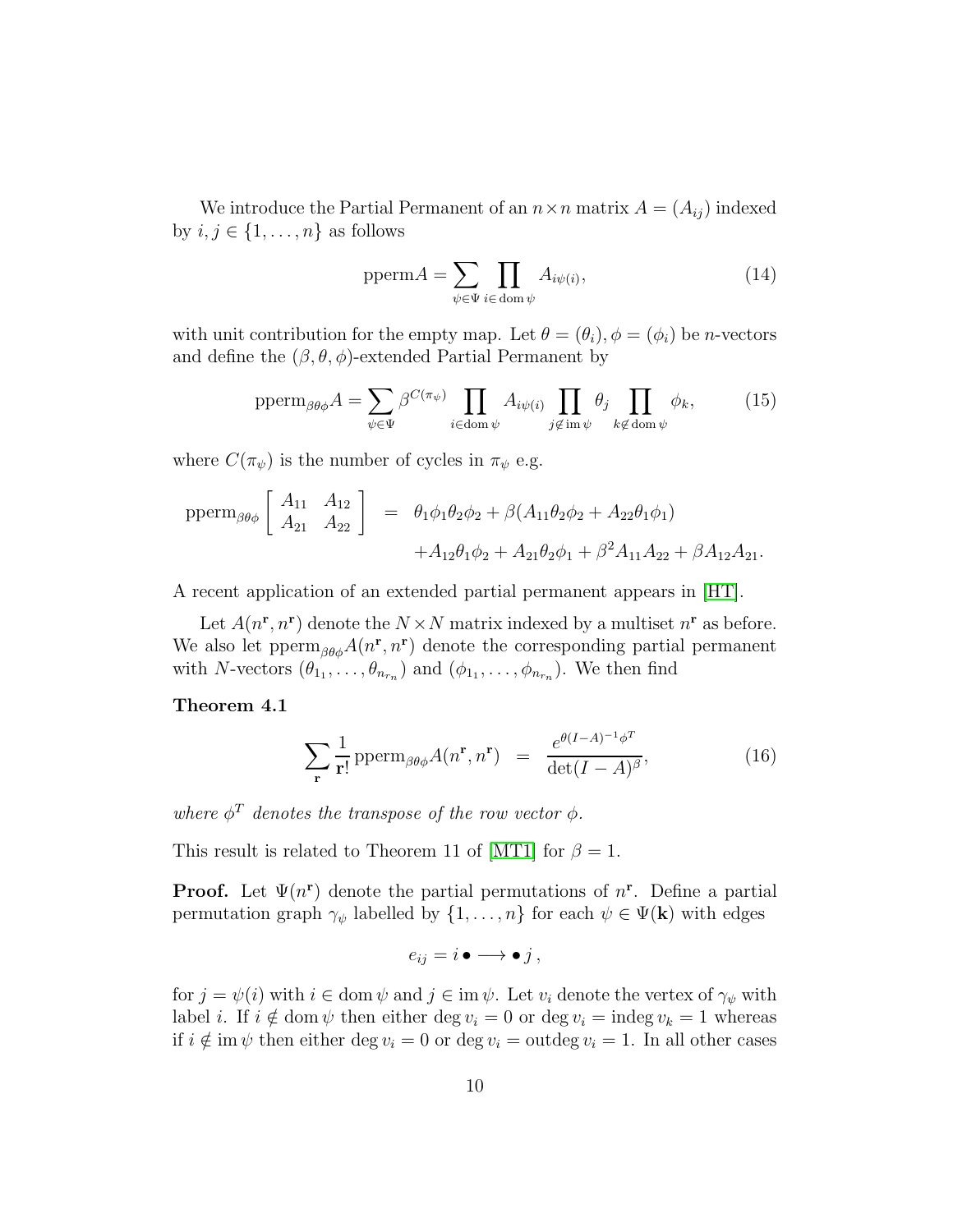$\deg v_i = 2$  with indeg  $v_i = \text{outdeg } v_i = 1$ . The connected subgraphs in this case consist of cycles and open necklaces i.e. graphs with two end points of degree one. We regard a graph consisting of a single degree zero vertex as a degenerate necklace. For example, for  $n = 4$ ,  $\mathbf{r} = (3, 2, 0, 1)$  and partial permutation  $\psi =$  $\begin{pmatrix} 1_1 & 1_2 & 1_3 & 2_1 & 2_2 & 4_1 \end{pmatrix}$  $2_1$   $4_1$   $1_2$   $1_3$  $\setminus$ then  $\gamma_{\psi}$  is shown in Fig. 3. In this case dom  $\psi = \{1_1, 1_3, 2_1, 4_1\}$  and im  $\psi = \{1_2, 1_3, 2_1, 4_1\}$  and  $\pi_{\psi} = (1_3 4_1)$ .



Define an edge weight as before by  $w(e_{ij}) = A_{ij}$  and introduce a vertex weight

$$
w(v_k) = \begin{cases} 1, & \text{deg } v_k = 2, \\ \theta_k, & \text{deg } v_k = \text{outdeg } v_k = 1, \\ \phi_k, & \text{deg } v_k = \text{indeg } v_k = 1, \\ \theta_k \phi_k, & \text{deg } v_k = 0. \end{cases}
$$

The weight of a graph  $\gamma_{\psi}$  is defined by

$$
w(\gamma_{\psi}) = \beta^{C(\pi_{\psi})} \prod_{e_{ij}} w(e_{ij}) \prod_{v_k} w(v_k),
$$

where  $C(\pi_{\psi})$  is the number of cycles in  $\pi_{\psi}$ . The weight is multiplicative with respect to the cycle and necklace decomposition. We find again that

$$
\sum_{\mathbf{r}} \frac{1}{\mathbf{r}!} \text{pperm}_{\beta\theta\phi} A(n^{\mathbf{r}}, n^{\mathbf{r}}) = \sum_{\gamma \in \widetilde{\Gamma}} \frac{w(\gamma)}{|\text{Aut}(\gamma)|},
$$

where  $\widetilde{\Gamma}$  denotes the set of non-isomorphic graphs. Each  $\gamma \in \widetilde{\Gamma}$  has a decomposition into connected cycle graphs  $\gamma_{\sigma_a}$  and open necklaces  $\nu_b$ :

$$
\gamma = \nu_1^{l_1} \dots \nu_L^{l_1} \gamma_{\sigma_1}^{m_1} \dots \gamma_{\sigma_K}^{m_K},
$$

with weight

$$
w(\gamma) = \prod_b w(\nu_b)^{l_b} \cdot \prod_a w(\gamma_{\sigma_a})^{m_a}.
$$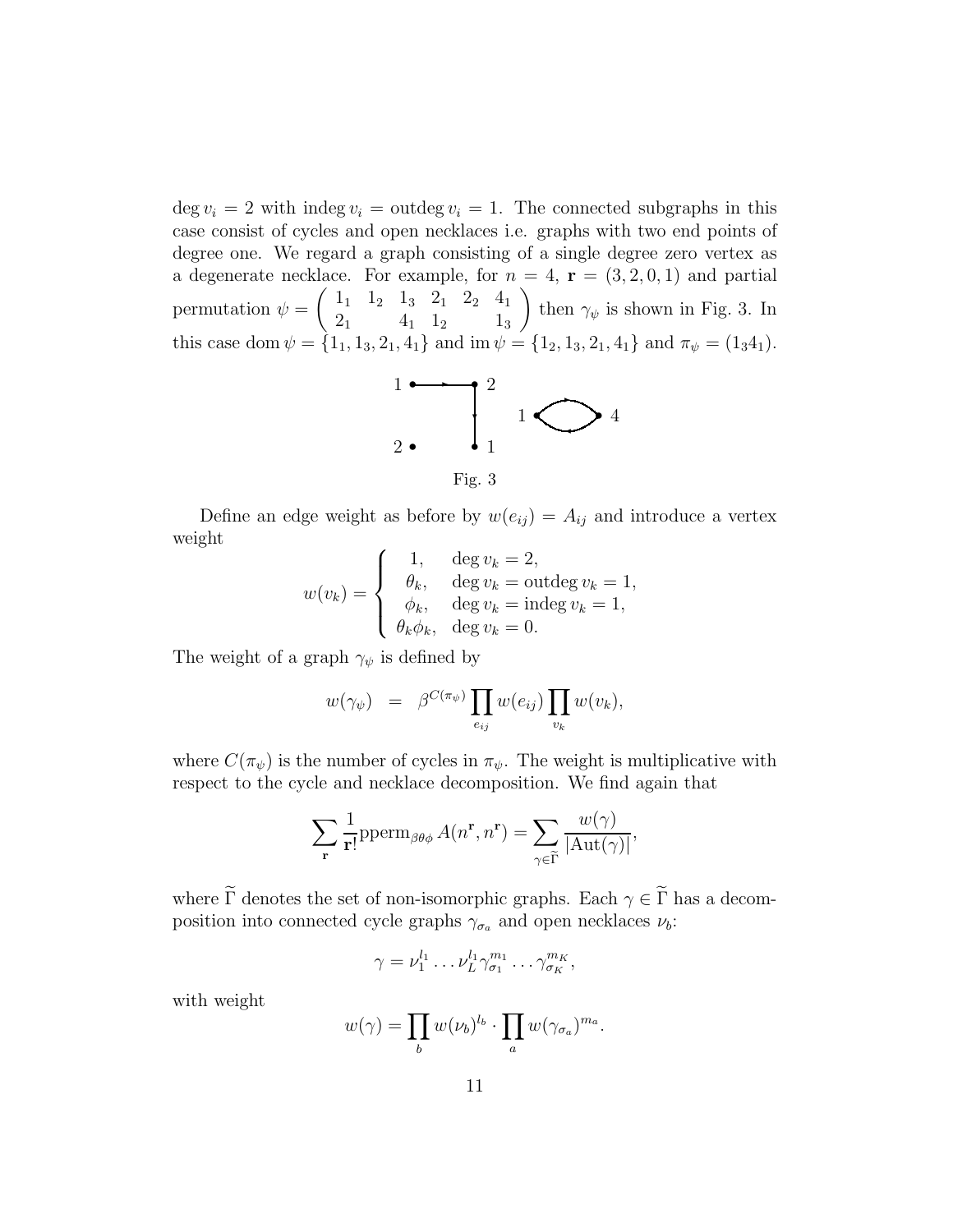Each necklace has trivial automorphism group but can have multiple occurrences. Hence we find that

$$
|\mathrm{Aut}(\gamma)| = \prod_b l_b! \cdot \prod_a |\mathrm{Aut}(\gamma_{\sigma_a})|^{m_a} m_a!.
$$

Thus the sum over weights of all graphs decomposes into the product

$$
\sum_{\gamma \in \widetilde{\Gamma}} \frac{w(\gamma)}{|\mathrm{Aut}(\gamma)|} = \prod_{\nu \in \Gamma_{\nu}} \sum_{l \ge 0} \frac{w(\nu)^l}{l!} \cdot \prod_{\gamma_{\sigma} \in \Gamma_{\sigma}} \sum_{m \ge 0} \frac{w(\gamma_{\sigma})^m}{|\mathrm{Aut}(\gamma_{\sigma})|^{m} m!}
$$

$$
= \exp\left(\sum_{\nu \in \Gamma_{\nu}} w(\nu)\right) \frac{1}{\det(I - A)^{\beta}},
$$

where  $\Gamma_{\nu}$  denotes the set of non-isomorphic open necklaces and using Theorem [2.1](#page-2-1) again. Finally, the sum over the weights of connected necklaces, such as depicted in Fig. 4, is

$$
\sum_{\nu \in \Gamma_{\nu}} w(\nu) = \theta \phi^T + \theta A \phi^T + \theta A^2 \phi^T + \dots
$$
\n
$$
= \theta (I - A)^{-1} \phi^T. \quad \Box
$$
\n*i*, *i*, *j*, *i*, *j*, *k*, ...  
\nFig. 4

**Example.** Consider  $n = 1$  with  $A = z$  and  $\theta_1 = \phi_1 = \sqrt{\alpha z}$ . Then we find

$$
pperm_{\beta\theta\phi}A(1^r, 1^r) = p_r(\alpha, \beta)z^r,
$$

where  $p_r(\alpha, \beta) = \sum_{s,t} p_{rst} \alpha^s \beta^t$  is the generating polynomial for  $p_{rst}$  the number of graphs with  $r$  identically labelled vertices,  $s$  open necklaces and  $t$  cy-cles. Theorem [4.1](#page-9-0) provides the exponential generating function for  $p_r(\alpha, \beta)$  $[HT]$ 

$$
\sum_{r\geq 0} \frac{p_r(\alpha,\beta)}{r!} z^r = \frac{\exp\left(\frac{\alpha z}{1-z}\right)}{(1-z)^{\beta}}.
$$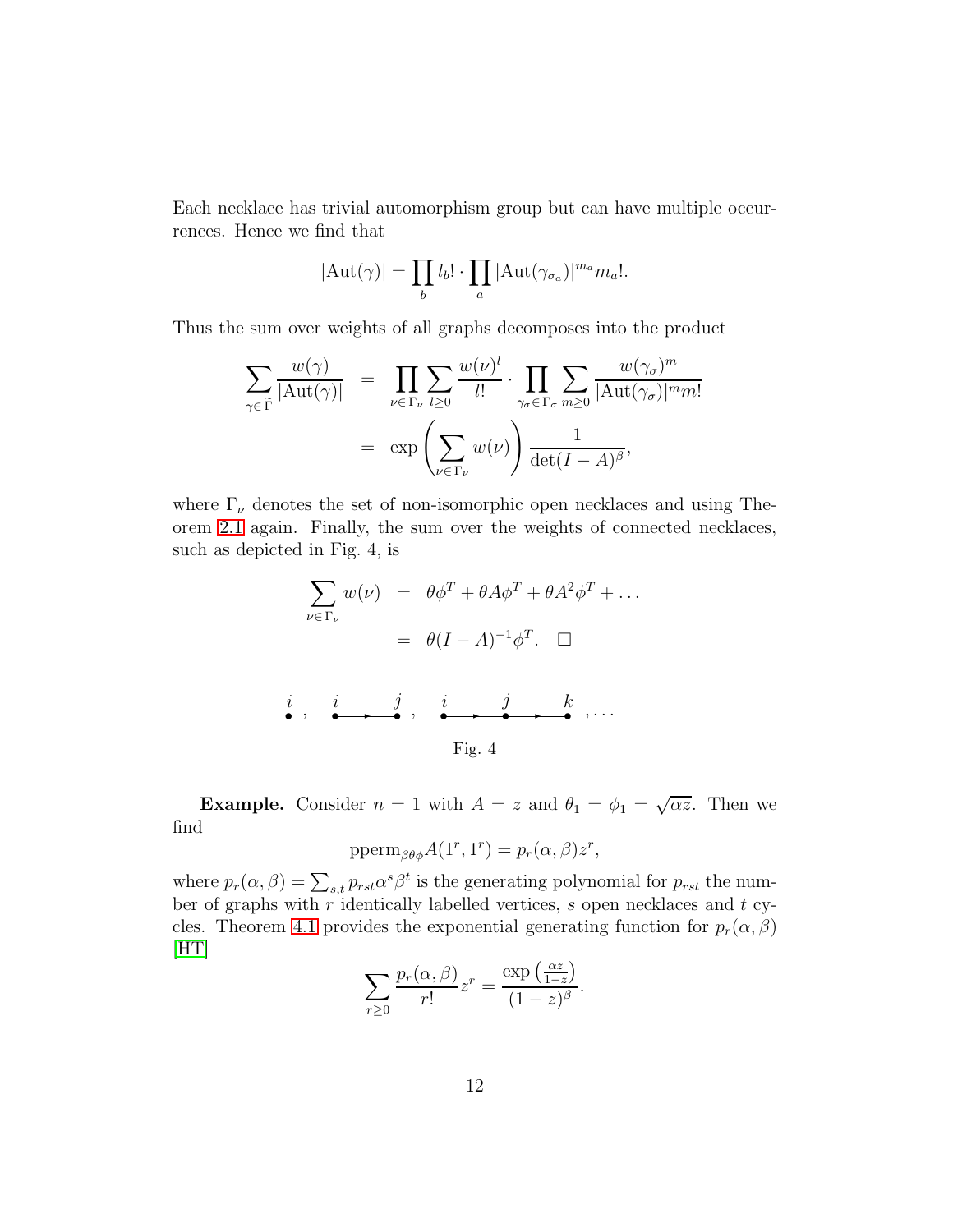### <span id="page-12-0"></span>5 The Submatrix Partial Permutation MMT

We can combine the two generalizations above into one theorem concerning partial permutations of submatrices of the  $(n' + n) \times (n' + n)$  block matrix [\(11\)](#page-5-1). Let  $\theta' = (\theta'_{i'})$  and  $\phi' = (\phi'_{i'})$  be n'-vectors and  $\theta = (\theta_i)$  and  $\phi = (\phi_i)$ be *n*-vectors. For a multiset  $n^r$  of size N and block matrix [\(12\)](#page-6-1) labelled by  $\mathbf{n}' = \{1', \ldots, n'\}$  and  $n^{\mathbf{r}}$ , we let  $\text{pperm}_{\beta\theta\phi} \left[ \begin{array}{cc} B & U(n^{\mathbf{r}}) \\ V(n^{\mathbf{r}}) & A(n^{\mathbf{r}}, n^{\mathbf{r}}) \end{array} \right]$  $V(n^{\mathbf{r}})$   $A(n^{\mathbf{r}}, n^{\mathbf{r}})$ ĺ denote the  $(\beta, \theta, \phi)$ -extended partial permanent with  $(n^7+N)$ -vectors  $(\theta'_1, \ldots, \theta'_{n'}, \theta_{1}, \ldots, \theta_{n_r})$ and  $(\phi'_1, \ldots, \phi'_{n'}, \phi_{1_1}, \ldots, \phi_{n_{r_n}})$  respectively. We then find

#### Theorem 5.1

$$
\sum_{\mathbf{r}} \frac{1}{\mathbf{r}!} \operatorname{pperm}_{\beta\theta\phi} \left[ \begin{array}{cc} B & U(n^{\mathbf{r}}) \\ V(n^{\mathbf{r}}) & A(n^{\mathbf{r}}, n^{\mathbf{r}}) \end{array} \right] = \frac{e^{\theta(I-A)^{-1}\phi^T} \cdot \operatorname{pperm}_{\beta\widetilde{\theta}\widetilde{\phi}} \widetilde{B}}{\det(I-A)^{\beta}}, (17)
$$

for

<span id="page-12-1"></span>
$$
\widetilde{B} = B + U(I - A)^{-1}V,
$$
  
\n
$$
\widetilde{\theta} = \theta' + \theta(I - A)^{-1}V,
$$
  
\n
$$
\widetilde{\phi}^T = \phi'^T + U(I - A)^{-1}\phi^T.
$$

This result is related to Theorem 13 of [\[MT1\]](#page-15-2) for  $\beta = 1$ .

**Proof.** We sketch the proof since it runs along very similar lines to the preceding ones. Define a partial permutation graph  $\gamma_{\psi}$  for each partial permutation  $\psi$  of  $\mathbf{n}' \cup n^{\mathbf{r}}$ . In this case, the connected subgraphs consist of cycle graphs  $\Gamma_{\sigma}$  and open necklaces  $\Gamma_{\nu}$  containing only **n**-vertices, and cycles and open necklaces containing at least one n'-vertex. Define a graph weight  $w(\gamma_{\psi})$ as a product of edge weights, vertex weights and cycle factors as before. This results in

$$
\sum_{\mathbf{r}} \frac{1}{\mathbf{r}!} \text{pperm}_{\beta\theta\phi} \left[ \begin{array}{cc} B & U(n^{\mathbf{r}}) \\ V(n^{\mathbf{r}}) & A(n^{\mathbf{r}}, n^{\mathbf{r}}) \end{array} \right] = \frac{e^{\theta(I-A)^{-1}\phi^T}}{\det(I-A)^{\beta}} \sum_{\gamma' \in \Gamma'} w(\gamma'),
$$

where the sum is over all graphs  $\Gamma'$  containing at least one  $n'$ -vertex. The remaining terms arise as before.

Each  $\gamma' \in \Gamma'$  canonically determines a partial permutation  $\psi' \in \Psi(\mathbf{n}')$ described by the corresponding ordered sequences of  $n'$ -vertices (for any intermediate n-vertices). As before, the total edge weight coming from all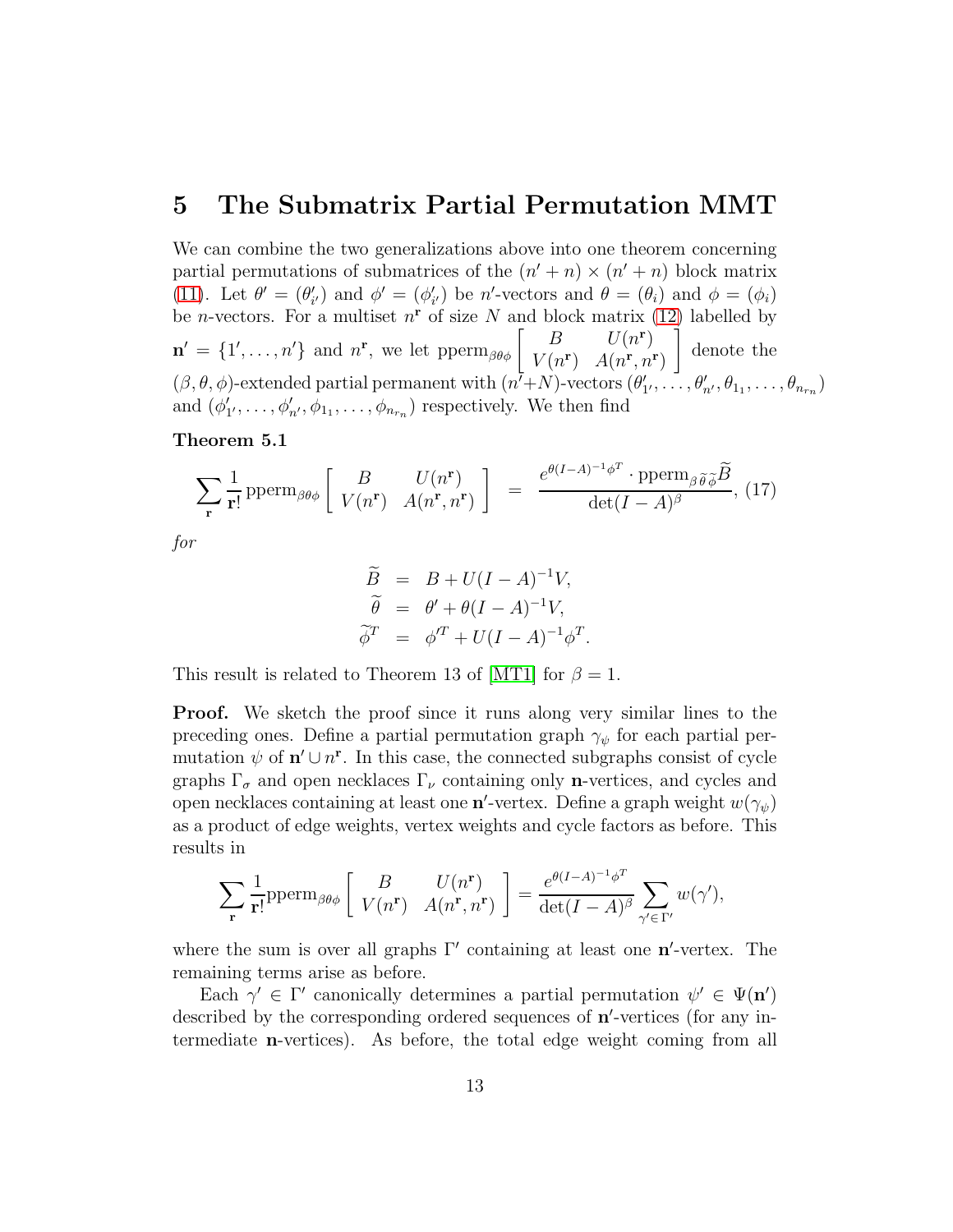subgraphs joining two  $\mathbf{n}'$ -vertices i' and j' with intermediate **n**-vertices is  $B_{i'j'}$ . The total weight arising from the subgraphs of all necklaces joining nvertices to an  $\mathbf{n}'$ -vertex i' with intermediate  $\mathbf{n}$ -vertices as depicted in Fig. 5 is

$$
\theta'_{i'} + (\theta V)_{i'} + (\theta AV)_{i'} + \dots
$$
\n
$$
= (\theta' + \theta (I - A)^{-1} V)_{i'} = \tilde{\theta}_{i'}.
$$
\n
$$
\begin{array}{ccc}\ni' & j & k & i' \\
\bullet & \bullet & \bullet & \bullet & \bullet\n\end{array}, \dots
$$
\nFig. 5

Likewise, the total weight arising from all subgraphs joining an  $n'$ -vertex  $j'$ to **n**-vertices with intermediate **n**-vertices is  $\phi_{j'}$ . Combining these results we find that

$$
\sum_{\gamma' \in \Gamma'} w(\gamma') = \operatorname{pperm}_{\beta \widetilde{\theta} \widetilde{\phi}} \widetilde{B}. \quad \Box
$$

## <span id="page-13-0"></span>6 The Derangement MMT

Let  $\Delta_n \subset \Sigma_n$  denote the derangements of the set  $\{1, \ldots, n\}$  i.e. each  $\pi \in$  $\Delta_n$  contains no cycles of length 1. We introduce the  $\beta$ -extended Deranged Permanent of an  $n \times n$  matrix A by

<span id="page-13-1"></span>
$$
\text{dperm}_{\beta}A = \sum_{\pi \in \Delta_n} \beta^{C(\pi)} \prod_i A_{i\pi(i)}.
$$
 (18)

Using the same multiset notation as before we find

Theorem 6.1

$$
\sum_{\mathbf{r}} \frac{1}{\mathbf{r}!} \text{dperm}_{\beta} A(n^{\mathbf{r}}, n^{\mathbf{r}}) = \frac{e^{-\beta \text{Tr}A}}{\det(I - A)^{\beta}}.
$$
 (19)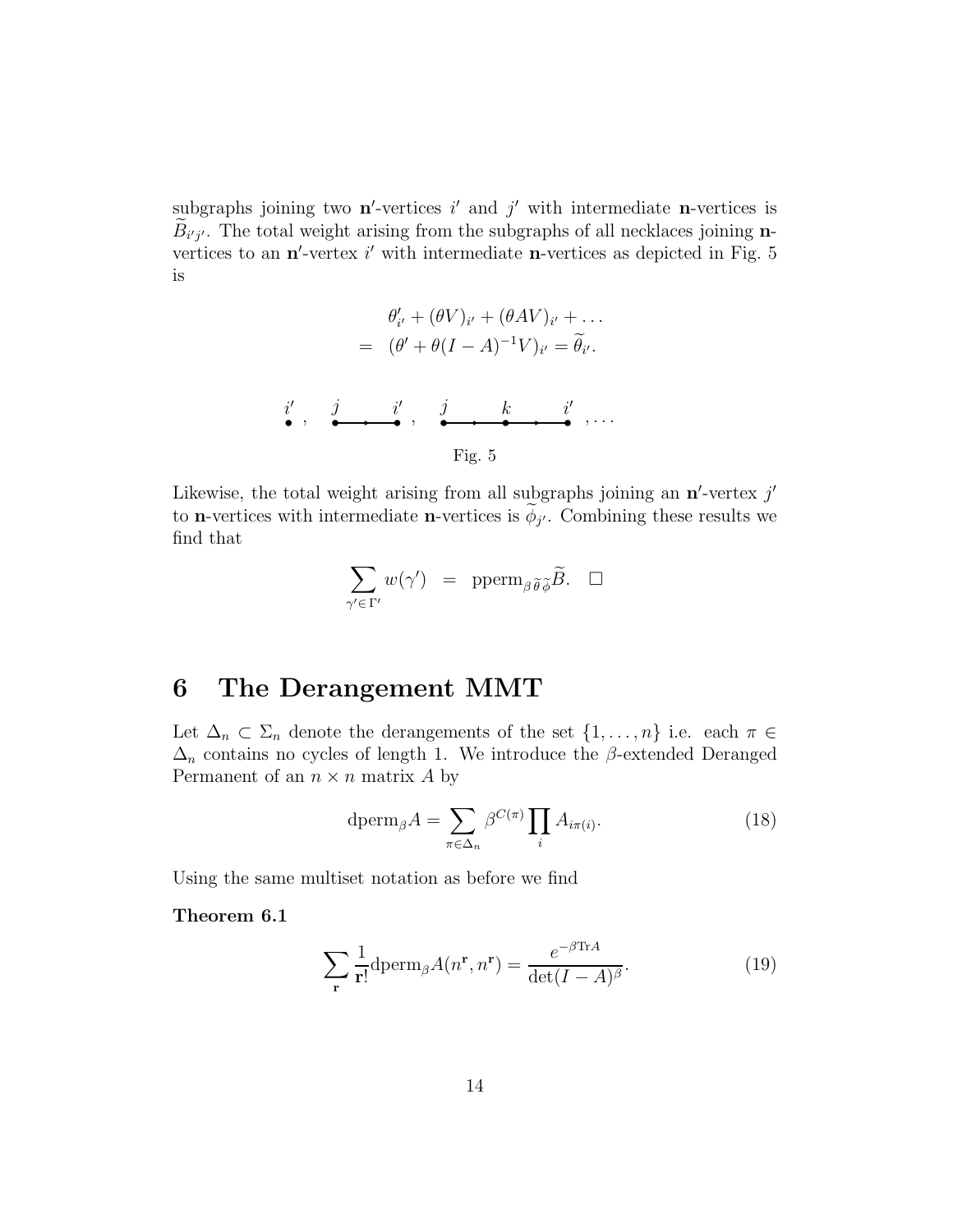**Proof.** Following the proof of Theorem [2.1](#page-2-1) we find

$$
\sum_{\mathbf{r}} \frac{1}{\mathbf{r}!} \mathrm{dperm}_\beta A(n^{\mathbf{r}}, n^{\mathbf{r}}) = \exp \left( \sum_{\gamma_\sigma \in \Gamma_\sigma, |\sigma| \geq 2} \frac{w(\gamma_\sigma)}{|\mathrm{Aut}(\gamma_\sigma)|} \right),
$$

where cycles of length one are excluded. Using

$$
\sum_{\gamma_{\sigma} \in \Gamma_{\sigma}, |\sigma| \ge 2} \frac{w(\gamma_{\sigma})}{|\text{Aut}(\gamma_{\sigma})|} = \beta \sum_{s \ge 1} \frac{1}{s} \text{Tr}(A^s) - \beta \text{Tr}A
$$

$$
= -\beta \text{Tr} \log(I - A) - \beta \text{Tr}A,
$$

the result follows.  $\square$ 

**Example.** Consider  $n = 1$  with  $A = z$ . Then for multisets  $\{1^r\}$  we find

$$
\mathrm{dperm}_\beta A(1^r, 1^r) = d_r(\beta) z^r,
$$

where  $d_r(\beta) = \sum_s d_{rs} \beta^s$  is the generating polynomial for  $d_{rs}$  the number of derangements of  $r$  labels with  $s$  cycles. From Theorem [6.1](#page-13-1) the exponential generating function for  $d_r(\beta)$  is [\[HT\]](#page-15-5)

<span id="page-14-0"></span>
$$
\sum_{r\geq 0} \frac{1}{r!} z^r d_r(\beta) = \left(\frac{e^{-z}}{1-z}\right)^{\beta}.
$$

Finally, we can further generalize Theorem [6.1](#page-13-1) to deranged permanents of submatrices as in Theorem [3.1.](#page-6-0) Using the notation of [\(11\)](#page-5-1) and [\(12\)](#page-6-1) we find using similar techniques that

#### Theorem 6.2

$$
\sum_{\mathbf{r}} \frac{1}{\mathbf{r}!} \text{dperm}_{\beta} \left[ \begin{array}{cc} B & U(n^{\mathbf{r}}) \\ V(n^{\mathbf{r}}) & A(n^{\mathbf{r}}, n^{\mathbf{r}}) \end{array} \right] = \frac{e^{-\beta \text{Tr}A} \cdot \text{perm}_{\beta} \widehat{B}}{\det(I - A)^{\beta}}, \quad (20)
$$

for  $n' \times n'$  matrix

$$
\widehat{B} = B - \text{diag } B + U(I - A)^{-1}V,
$$

where diag  $B_{i'j'} = B_{i'i'} \delta_{i'j'}$ .  $\Box$